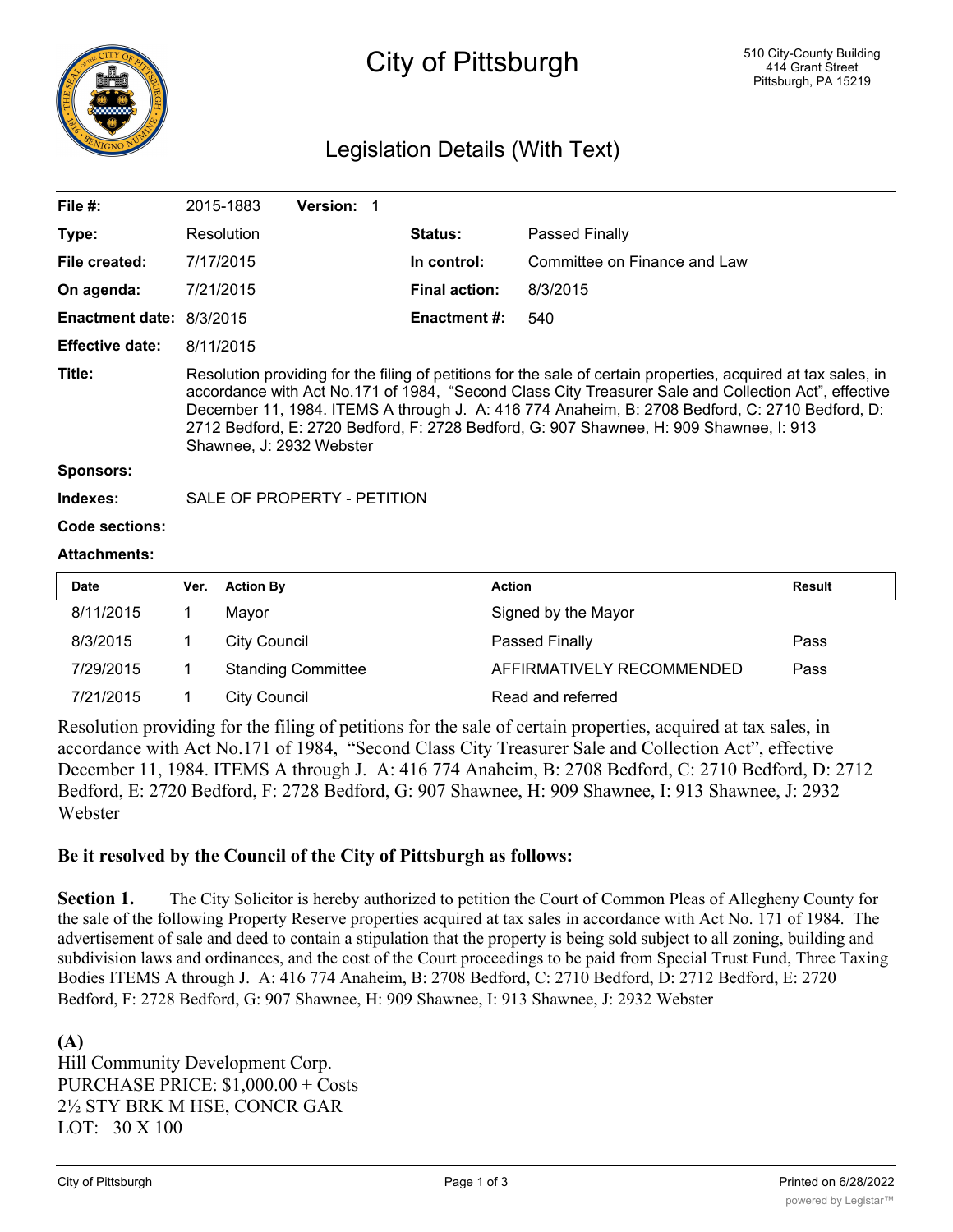LOCATION: 774 Anaheim Street ACQUIRED: April 25, 2014 / TS # 41 WARD: 5 BLOCK & LOT: 27-B-175 COUNCIL DISTRICT: 6

#### **(B)**

Hill Community Development Corp. PURCHASE PRICE: \$100.00 + Costs 2 STY BRK VEN HSE LOT: 14.21 X 53.53 LOCATION: 2708 Bedford Avenue ACQUIRED: April 25, 2014 / TS # 24 WARD: 5 BLOCK & LOT: 10-D-52-A COUNCIL DISTRICT: 6

### **(C)**

Hill Community Development Corp. PURCHASE PRICE: \$100.00 + Costs 2 STY BRK VEN HSE LOT: 14.22 X 53.53 LOCATION: 2710 Bedford Avenue ACQUIRED: April 25, 2014 / TS # 25 WARD: 5 BLOCK & LOT: 10-D-53 COUNCIL DISTRICT: 6

#### **(D)**

Hill Community Development Corp. PURCHASE PRICE: \$1,000.00 + Costs 2 STY BRK VEN HSE LOT: 13.97 X 53.53 LOCATION: 2712 Bedford Avenue ACQUIRED: April 25, 2014 / TS # 26 WARD: 5 BLOCK & LOT: 10-D-53-A COUNCIL DISTRICT: 6

#### **(E)**

Hill Community Development Corp. PURCHASE PRICE: \$1,000.00 + Costs 2 STY BRK HSE LOT: 14.15 X 53.53 LOCATION: 2720 Bedford Avenue ACQUIRED: April 25, 2014 / TS # 27 WARD: 5 BLOCK & LOT: 10-D-57 COUNCIL DISTRICT: 6

#### **(F)**

Hill Community Development Corp. PURCHASE PRICE: \$1,000.00 + Costs 2 STY BRK VEN HSE